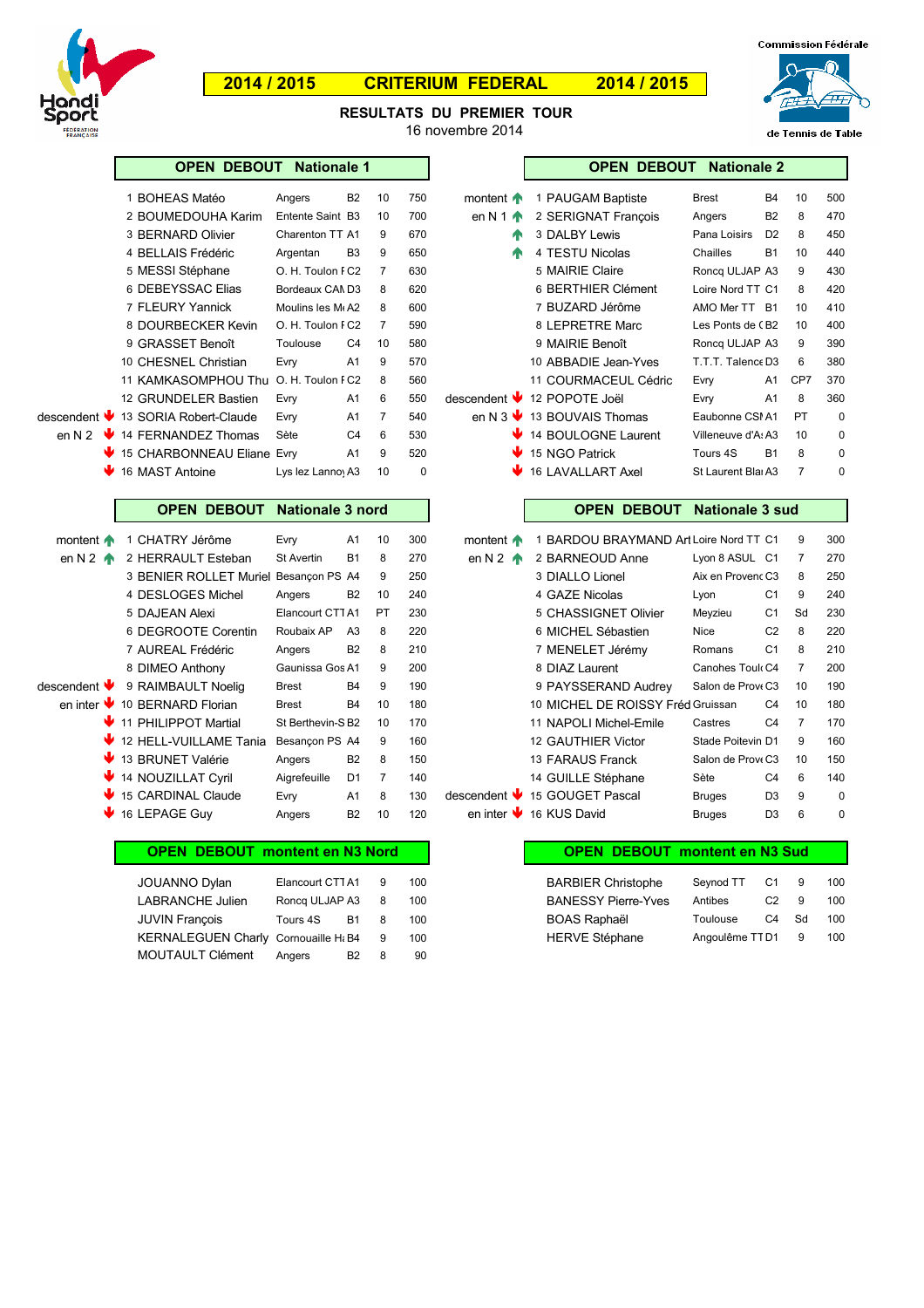

# **2014 / 2015 CRITERIUM FEDERAL 2014 / 2015**



16 novembre 2014 **RESULTATS DU PREMIER TOUR**

|                     | <b>OPEN ASSIS</b>                            | <b>Nationale 1</b>                        |                |                       |                                | <b>OPEN ASSIS</b>                   | <b>Nationale 2</b>             |                         |             |
|---------------------|----------------------------------------------|-------------------------------------------|----------------|-----------------------|--------------------------------|-------------------------------------|--------------------------------|-------------------------|-------------|
|                     | 1 THOMAS Maxime                              | Charcot                                   | A2             | 4<br>750              | montent $\bigwedge$            | 1 ROSEC Grégory                     | O. H. Toulon F C2              | 5                       | 500         |
|                     | 2 MERRIEN Florian                            | O. H. Toulon FC2                          |                | 3<br>700              | en N 1 $\spadesuit$            | 2 PAIRE Florian                     | C <sub>1</sub><br>Charcot      | 3                       | 470         |
|                     | 3 SAVANT-AIRA Nicolas                        | O. H. Toulon FC2                          |                | 5<br>670              | 个                              | 3 BERTRAND Fanny                    | Mauguio-Carn C4                | 3                       | 450         |
|                     | 4 DELARQUE Alexandre                         | Mauguio-Carn C4                           |                | 4<br>650              | ♠                              | 4 DUCAY Jean-François               | Pana Loisirs D2                | $\mathbf{1}$            | 440         |
|                     | 5 MARTIN Emeric                              | Argentan                                  | B <sub>3</sub> | 4<br>630              |                                | 5 DREVET Eric                       | C <sub>1</sub><br>Meyzieu      | 5                       | 430         |
|                     | 6 MOLLIENS Stéphane                          | Moulins les M <sub>k</sub> A <sub>2</sub> |                | $\overline{c}$<br>620 |                                | 6 MICHAUD Julien                    | Laurentin TTC C4               | $\overline{c}$          | 420         |
|                     | 7 BOURY Vincent                              | O. H. Toulon FC2                          |                | $\overline{2}$<br>600 |                                | 7 MOUTIEZ Georges-Emma Nice A.      | C <sub>2</sub>                 | $\overline{2}$          | 410         |
|                     | 8 LAMIRAULT Fabien                           | <b>CSINI</b>                              | A1             | $\overline{c}$<br>590 |                                | 8 CLOT Geneviève                    | O. H. Toulon F C2              | $\overline{2}$          | 400         |
|                     | 9 DARNOND Jessy                              | Pelussin                                  | C <sub>1</sub> | $\overline{4}$<br>580 |                                | 9 DURIEUX Philippe                  | A <sub>1</sub><br>Evry         | 5                       | 390         |
|                     | 10 BOCHEREAU Julien                          | <b>St Avertin</b>                         | <b>B1</b>      | 3<br>570              |                                | 10 RUTLER Sébastien                 | Neuville en Fe A3              | 5                       | 380         |
|                     | 11 GEULJANS François                         | Eveil Mendois C4                          |                | 3<br>560              |                                | 11 PAPIN Laurent                    | Roche Vendée B2                | 3                       | 370         |
|                     | 12 ESPI Philippe                             | Charcot                                   | C <sub>1</sub> | $\overline{4}$<br>550 |                                | 12 FILLOU Marie-Christine           | <b>St Avertin</b><br><b>B1</b> | 3                       | 360         |
|                     | descendent ↓ 13 GIL-MARTINS Stéphane Meyzieu |                                           | C <sub>1</sub> | 3<br>540              | descendent V                   | 13 MUHL Patrick                     | Salon de Prove C3              | 5                       | 350         |
|                     | en N 2 ↓ 14 GHARBI Noureddine                | Evry                                      | A <sub>1</sub> | 5<br>530              | en N 3 $\blacktriangleright$   | 14 LANDRA Michel                    | C <sub>2</sub><br>Frejus       | 3                       | 340         |
|                     | ↓ 15 BEDOS Damien                            | Gruissan TT                               | C <sub>4</sub> | $\overline{2}$<br>520 |                                | 15 COQUELET Thierry                 | Niort<br>D <sub>1</sub>        | 5                       | $\mathbf 0$ |
|                     | 16 BOURIEAU Yann                             | Evry                                      | A1             | 5<br>510              |                                | 16 TURCHET Philippe                 | Antibes Handis C2              | 3                       | 0           |
|                     |                                              |                                           |                |                       |                                |                                     |                                |                         |             |
|                     | <b>OPEN ASSIS</b>                            | Nationale 3 nord                          |                |                       |                                | <b>OPEN ASSIS</b>                   | <b>Nationale 3 sud</b>         |                         |             |
| montent $\bigwedge$ | 1 LE MOAL Bruno                              | Lorient FOLCI B4                          |                | $\overline{2}$<br>300 | montent $\bigwedge$            | 1 FERRIER Emmanuelle                | C <sub>2</sub><br>Hyères       | 3                       | 300         |
| en N 2 $\spadesuit$ | 2 PIERROT Tristan                            | <b>St Avertin</b>                         | <b>B1</b>      | 5<br>270              | en N 2 $\uparrow$              | 2 BESSET Benoît                     | C <sub>1</sub><br>Romans       | 3                       | 270         |
|                     | 3 SIREAU Florence                            | Elancourt CTT A1                          |                | $\overline{2}$<br>250 |                                | 3 ANTIER Nicolas                    | D <sub>3</sub><br>Niort        | 3                       | 250         |
|                     | 4 PLET Victorien                             | St Berthevin-S B2                         |                | 5<br>240              |                                | 4 MARTINEZ Denis                    | Laurentin TTC C4               | 3                       | 240         |
|                     | 5 DEFRENEIX Samuel                           | Chailles                                  | <b>B1</b>      | 5<br>230              |                                | 5 PEDRONA Guillaume                 | O. H. Toulon F C2              | $\overline{4}$          | 230         |
|                     | 6 BILLIEN Jean-Luc                           | Cornouaille H& B4                         |                | 5<br>220              |                                | 6 BOUSSIS Mohamed                   | C <sub>1</sub><br>Seynod TT    | 5                       | 220         |
|                     | 7 LE BOULBAR Michel                          | Lorient FOLCI B4                          |                | $\sqrt{5}$<br>210     |                                | 7 DULAS Cédric                      | C <sub>2</sub><br>Hyères       | 5                       | 210         |
|                     | 8 DUBOIS Gilles                              | Le Mans ASG B2                            |                | 3<br>200              |                                | 8 MICHEL Alain                      | C <sub>1</sub><br>Charcot      | $\overline{4}$          | 200         |
|                     | 9 DARVAND Bernadette                         | <b>CSINI</b>                              | A1             | 5<br>190              |                                | 9 BONNAT Pascal                     | Aix en Provenc C3              | 5                       | 190         |
|                     | 10 MELIN David                               | Thorigné Foui B4                          |                | 5<br>180              | descendent V                   | 10 SIRGANT Monique                  | C <sub>1</sub><br>Seynod TT    | $\overline{4}$          | 180         |
|                     | 11 PAPIRER Alan                              | Moulins les M <sub>k</sub> A <sub>2</sub> |                | $\overline{2}$<br>170 | en inter $\blacktriangleright$ | 11 MENDIZABAL Jean-Miche Hyères     | C <sub>2</sub>                 | 3                       | 170         |
|                     | 12 GIRAUD Mickaël                            | Roche Vendée B2                           |                | 3<br>160              |                                | 12 ASMUS Frédéric                   | Aix en Provenc C3              | 5                       | 160         |
|                     | 13 DEVINEAU Franck                           | Roche Vendé B2                            |                | $\overline{2}$<br>150 |                                | 13 OLIVEROS Bernard                 | Aix en Provenc C3              | $\overline{\mathbf{4}}$ | 150         |
|                     | 14 BEN SALEM Saber                           | Evry                                      | A1             | 5<br>140              |                                | 14 LAFAYE Isabelle                  | Chartreuse-Be C1               | 2                       | 140         |
|                     | descendent ↓ 15 OURCIVAL Sonia               | Cornouaille H <sub>i</sub> B4             |                | 3<br>130              |                                | 15 DELLAL Salem                     | Espérance Ce C1                | 3                       | 130         |
|                     | en inter ↓ 16 LE GOFF Roland                 | <b>Brest</b>                              | <b>B4</b>      | $\mathbf{1}$<br>120   |                                | 16 HERNANDEZ Cyril                  | Antibes Handis C2              | 1                       | 120         |
|                     |                                              |                                           |                |                       |                                |                                     |                                |                         |             |
|                     | <b>OPEN ASSIS montent en N3 nord</b>         |                                           |                |                       |                                | <b>OPEN ASSIS montent en N3 sud</b> |                                |                         |             |
|                     | <b>ENGUERRAND Sandra Savigny</b>             |                                           | A1             | 4<br>100              |                                | <b>DESHAYES Claude</b>              | C <sub>1</sub>                 | 5                       | 100         |
|                     | VAN RENNE Valérie                            | Lille Métropole A3                        |                | 3<br>100              |                                | <b>FILICE Nathalie</b>              | Aix-en-Proven C3               | $\overline{2}$          | 100         |
|                     | MONPROFIT Jonathan                           | Chailles                                  | <b>B1</b>      | 5<br>100              |                                | <b>ZASSOT Bernard</b>               | AP Nîmes St CC4                | 3                       | 100         |

| 1 THOMAS Maxime                   | Charcot                                   | A2             | 4             | 750 | montent <b>f</b>                 | 1 ROSEC Grégory                | O. H. Toulon F C2 |                | 5              | 500 |
|-----------------------------------|-------------------------------------------|----------------|---------------|-----|----------------------------------|--------------------------------|-------------------|----------------|----------------|-----|
| 2 MERRIEN Florian                 | O. H. Toulon FC2                          |                | 3             | 700 | en N 1 $\spadesuit$              | 2 PAIRE Florian                | Charcot           | C <sub>1</sub> | 3              | 470 |
| 3 SAVANT-AIRA Nicolas             | O. H. Toulon FC2                          |                | 5             | 670 | 小                                | 3 BERTRAND Fanny               | Mauguio-Carno C4  |                | 3              | 450 |
| 4 DELARQUE Alexandre              | Mauguio-Carn C4                           |                | 4             | 650 | 小                                | 4 DUCAY Jean-Francois          | Pana Loisirs      | D <sub>2</sub> |                | 440 |
| 5 MARTIN Emeric                   | Argentan                                  | B <sub>3</sub> | 4             | 630 |                                  | 5 DREVET Eric                  | Meyzieu           | C <sub>1</sub> | 5              | 430 |
| 6 MOLLIENS Stéphane               | Moulins les M <sub>k</sub> A <sub>2</sub> |                | $\mathcal{P}$ | 620 |                                  | 6 MICHAUD Julien               | Laurentin TTC C4  |                | $\overline{2}$ | 420 |
| 7 BOURY Vincent                   | O. H. Toulon FC2                          |                | $\mathcal{P}$ | 600 |                                  | 7 MOUTIEZ Georges-Emma Nice A. |                   | C <sub>2</sub> | 2              | 410 |
| 8 LAMIRAULT Fabien                | <b>CSINI</b>                              | A1             | 2             | 590 |                                  | 8 CLOT Geneviève               | O. H. Toulon F C2 |                | 2              | 400 |
| 9 DARNOND Jessy                   | Pelussin                                  | C <sub>1</sub> | 4             | 580 |                                  | 9 DURIEUX Philippe             | Evry              | A <sub>1</sub> | 5              | 390 |
| 10 BOCHEREAU Julien               | St Avertin                                | <b>B1</b>      | 3             | 570 |                                  | 10 RUTLER Sébastien            | Neuville en Fe A3 |                | 5              | 380 |
| 11 GEULJANS François              | Eveil Mendois C4                          |                | 3             | 560 |                                  | 11 PAPIN Laurent               | Roche Vendée B2   |                | 3              | 370 |
| 12 ESPI Philippe                  | Charcot                                   | C <sub>1</sub> | 4             | 550 |                                  | 12 FILLOU Marie-Christine      | St Avertin        | <b>B1</b>      | 3              | 360 |
| ↓ 13 GIL-MARTINS Stéphane Meyzieu |                                           | C <sub>1</sub> | 3             | 540 | descendent $\blacktriangleright$ | 13 MUHL Patrick                | Salon de Prove C3 |                | 5              | 350 |
| 14 GHARBI Noureddine              | Evry                                      | A1             | 5             | 530 | en N 3 $\mathbf{\Psi}$           | 14 LANDRA Michel               | Frejus            | C <sub>2</sub> | 3              | 340 |
| 15 BEDOS Damien                   | Gruissan TT                               | C <sub>4</sub> | $\mathcal{P}$ | 520 |                                  | 15 COQUELET Thierry            | Niort             | D <sub>1</sub> | 5              | 0   |
| 16 BOURIEAU Yann                  | Evry                                      | A1             | 5             | 510 |                                  | 16 TURCHET Philippe            | Antibes Handis C2 |                | 3              | 0   |

**OPEN ASSIS Nationale 2** 

### **OPEN ASSIS Nationale 3 sud**

| 1 LE MOAL Bruno      | Lorient FOLCI B4                          |                | 2             | 300 | montent $\bigwedge$              | 1 FERRIER Emmanuelle            | Hyères            | C <sub>2</sub> | 3 | 300 |
|----------------------|-------------------------------------------|----------------|---------------|-----|----------------------------------|---------------------------------|-------------------|----------------|---|-----|
| 2 PIERROT Tristan    | <b>St Avertin</b>                         | <b>B1</b>      | 5             | 270 | en N 2 $\uparrow$                | 2 BESSET Benoît                 | Romans            | C <sub>1</sub> | 3 | 270 |
| 3 SIREAU Florence    | Elancourt CTT A1                          |                | 2             | 250 |                                  | 3 ANTIER Nicolas                | Niort             | D3             | 3 | 250 |
| 4 PLET Victorien     | St Berthevin-S B2                         |                | 5             | 240 |                                  | 4 MARTINEZ Denis                | Laurentin TTC C4  |                | 3 | 240 |
| 5 DEFRENEIX Samuel   | Chailles                                  | <b>B1</b>      | 5             | 230 |                                  | 5 PEDRONA Guillaume             | O. H. Toulon F C2 |                | 4 | 230 |
| 6 BILLIEN Jean-Luc   | Cornouaille H <sub>i</sub> R4             |                | 5             | 220 |                                  | 6 BOUSSIS Mohamed               | Seynod TT         | C1             | 5 | 220 |
| 7 LE BOULBAR Michel  | Lorient FOLCI B4                          |                | 5             | 210 |                                  | 7 DULAS Cédric                  | Hyères            | C <sub>2</sub> | 5 | 210 |
| 8 DUBOIS Gilles      | Le Mans ASG B2                            |                | 3             | 200 |                                  | 8 MICHEL Alain                  | Charcot           | C <sub>1</sub> | 4 | 200 |
| 9 DARVAND Bernadette | <b>CSINI</b>                              | A <sub>1</sub> | 5             | 190 |                                  | 9 BONNAT Pascal                 | Aix en Provenc C3 |                | 5 | 190 |
| 10 MELIN David       | Thorigné Fouil B4                         |                | 5             | 180 | descendent $\blacktriangleright$ | 10 SIRGANT Monique              | Seynod TT         | C <sub>1</sub> | 4 | 180 |
| 11 PAPIRER Alan      | Moulins les M <sub>k</sub> A <sub>2</sub> |                | 2             | 170 | en inter $\Psi$                  | 11 MENDIZABAL Jean-Miche Hyères |                   | C <sub>2</sub> | 3 | 170 |
| 12 GIRAUD Mickaël    | Roche Vendée B2                           |                | 3             | 160 | Ψ                                | 12 ASMUS Frédéric               | Aix en Provenc C3 |                | 5 | 160 |
| 13 DEVINEAU Franck   | Roche Vendée B <sub>2</sub>               |                | $\mathcal{P}$ | 150 | ₩                                | 13 OLIVEROS Bernard             | Aix en Provenc C3 |                | 4 | 150 |
| 14 BEN SALEM Saber   | Evry                                      | A1             | 5             | 140 | Ψ                                | 14 LAFAYE Isabelle              | Chartreuse-Be C1  |                | 2 | 140 |
| 15 OURCIVAL Sonia    | Cornouaille H <sub>i</sub> B4             |                | 3             | 130 | w                                | 15 DELLAL Salem                 | Espérance Ce C1   |                | 3 | 130 |
| 16 LE GOFF Roland    | <b>Brest</b>                              | <b>B4</b>      | 1             | 120 | Ψ                                | 16 HERNANDEZ Cvril              | Antibes Handis C2 |                |   | 120 |

# **OPEN ASSIS montent en N3 sud**

| <b>ENGUERRAND Sandra Savigny</b> |                    | A1 4 |     | 100 | <b>DESHAYES Claude</b> |                    | C1. | - 5          | 100 |
|----------------------------------|--------------------|------|-----|-----|------------------------|--------------------|-----|--------------|-----|
| VAN RENNE Valérie                | Lille Métropole A3 |      | - 3 | 100 | <b>FILICE Nathalie</b> | Aix-en-Proven C3 2 |     |              | 100 |
| MONPROFIT Jonathan               | Chailles           | B1.  | - 5 | 100 | <b>ZASSOT Bernard</b>  | AP Nîmes St CC4    |     | $\mathbf{R}$ | 100 |
|                                  |                    |      |     |     | <b>BELMAHI Kader</b>   | Toulouse           | D4  | - 2          | 90  |
| <b>HASLE Stéphane</b>            | Thorigné Foui B4 5 |      |     | 100 | <b>LAUNAY Claire</b>   | Pana Loisirs       | D2. |              | 100 |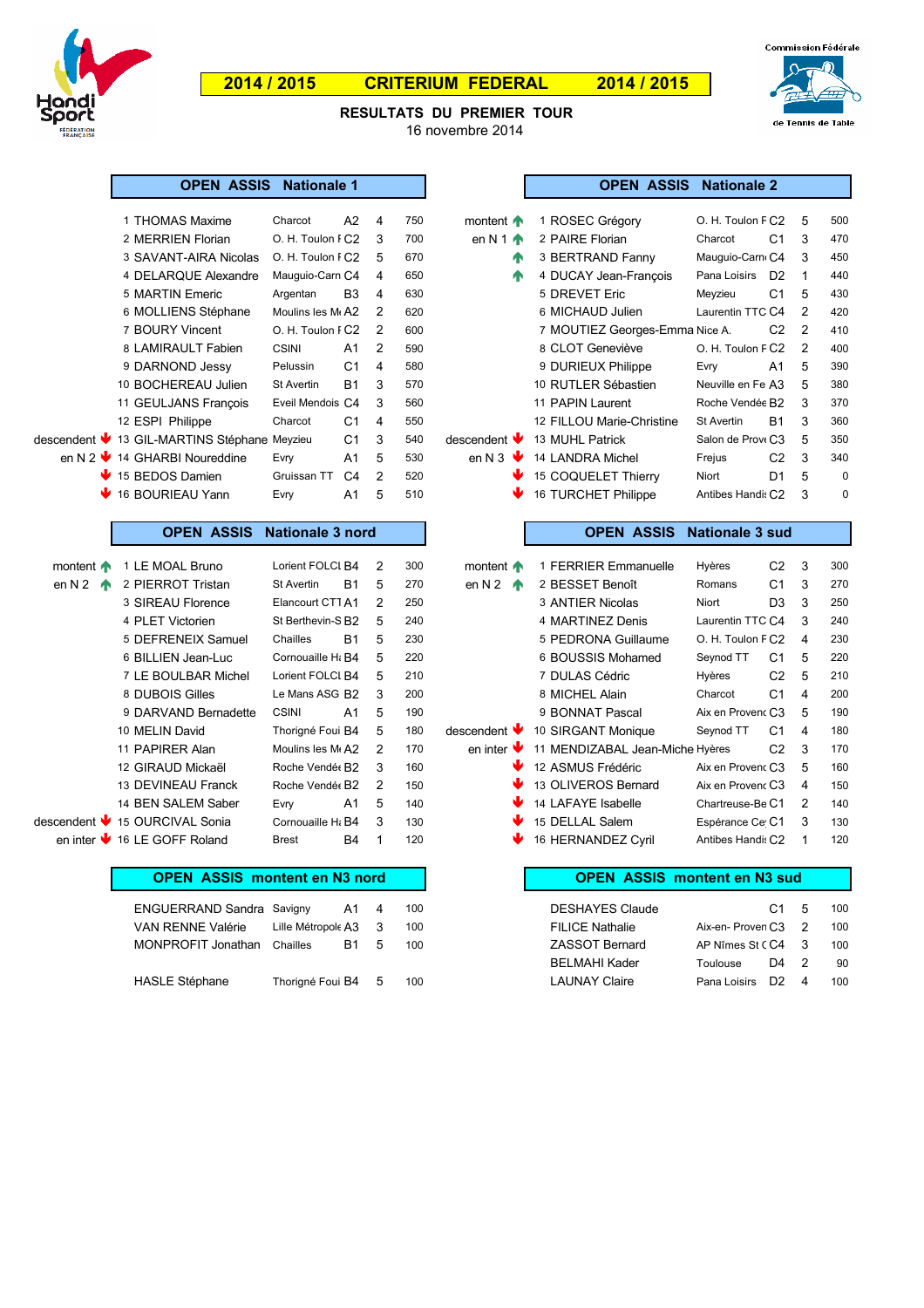**CRITERIUM FEDERAL** Commission Fédérale de Tennis de Table 2014 / 2015

### **Premier Tour RESULTATS**

|  | <b>Nationa</b> |  |
|--|----------------|--|

|               | <b>BOHEAS Matéo</b>       | Angers                         |                | <b>THOMAS Maxime</b>       | Charcot               |
|---------------|---------------------------|--------------------------------|----------------|----------------------------|-----------------------|
| $\mathcal{P}$ | <b>BOUMEDOUHA Karim</b>   | <b>Entente Saint Pierraise</b> | $\overline{2}$ | <b>MERRIEN Florian</b>     | O. H. Toulon Provence |
| 3             | <b>BERNARD Olivier</b>    | Charenton TT                   | 3              | <b>SAVANT-AIRA Nicolas</b> | O. H. Toulon Provence |
| 4             | BELLAIS Frédéric          | Argentan                       | 4              | <b>DELARQUE Alexandre</b>  | Mauguio-Carnon        |
| 5             | MESSI Stéphane            | O. H. Toulon Provence          | 5              | <b>MARTIN</b> Emeric       | Argentan              |
| 6             | <b>IDEBEYSSAC Elias</b>   | Bordeaux CAM                   | 6              | MOLLIENS Stéphane          | Moulins les Metz      |
| 7             | <b>FLEURY Yannick</b>     | <b>Moulins les Metz</b>        | 7              | <b>BOURY Vincent</b>       | O. H. Toulon Provence |
| 8             | DOURBECKER Kevin          | O. H. Toulon Provence          | 8              | <b>LAMIRAULT Fabien</b>    | <b>CSINI</b>          |
| 9             | <b>GRASSET Benoît</b>     | Toulouse                       | 9              | <b>DARNOND Jessy</b>       | Pelussin              |
| 10            | <b>CHESNEL Christian</b>  | Evry                           | 10             | <b>BOCHEREAU Julien</b>    | <b>St Avertin</b>     |
| 11            | <b>KAMKASOMPHOU Thu</b>   | O. H. Toulon Provence          | 11             | <b>GEULJANS François</b>   | Eveil Mendois         |
| 12            | <b>GRUNDELER Bastien</b>  | Evry                           | 12             | <b>ESPI Philippe</b>       | Charcot               |
| 13            | SORIA Robert-Claude       | Evry                           | 13             | GIL-MARTINS Stéphane       | Meyzieu               |
| 14            | <b>FERNANDEZ Thomas</b>   | Sète                           | 14             | <b>GHARBI Noureddine</b>   | Evry                  |
| 15            | <b>CHARBONNEAU Eliane</b> | Evry                           | 15             | <b>BEDOS Damien</b>        | Gruissan TT           |
| 16            | <b>MAST Antoine</b>       | Lys lez Lannoy                 | 16             | <b>BOURIEAU Yann</b>       | Evry                  |
|               |                           |                                |                |                            |                       |

|    | <b>PAUGAM Baptiste</b>   | Brest                    |    | <b>ROSEC Grégory</b>            | O. H. Toulon Provence |
|----|--------------------------|--------------------------|----|---------------------------------|-----------------------|
| 2  | <b>SERIGNAT François</b> | Angers                   | 2  | <b>PAIRE Florian</b>            | Charcot               |
| 3  | <b>DALBY Lewis</b>       | Pana Loisirs             | 3  | <b>BERTRAND Fanny</b>           | Mauguio-Carnon        |
| 4  | <b>TESTU Nicolas</b>     | Chailles                 | 4  | <b>DUCAY Jean-Francois</b>      | Pana Loisirs          |
| 5  | <b>MAIRIE Claire</b>     | Roncg ULJAP              | 5  | <b>DREVET Eric</b>              | Meyzieu               |
| 6  | <b>BERTHIER Clément</b>  | Loire Nord TT            | 6  | MICHAUD Julien                  | Laurentin TTC         |
| 7  | BUZARD Jérôme            | AMO Mer TT               | 7  | <b>MOUTIEZ Georges-Emmanuel</b> | Nice A.               |
| 8  | <b>LEPRETRE Marc</b>     | Les Ponts de Cé          | 8  | <b>CLOT Geneviève</b>           | O. H. Toulon Provence |
| 9  | <b>MAIRIE Benoît</b>     | Roncg ULJAP              | 9  | <b>DURIEUX Philippe</b>         | Evry                  |
| 10 | ABBADIE Jean-Yves        | T.T.T. Talence           | 10 | <b>RUTLER Sébastien</b>         | Neuville en Ferrain   |
| 11 | COURMACEUL Cédric        | Evry                     | 11 | <b>PAPIN Laurent</b>            | Roche Vendée TTH      |
| 12 | POPOTE Joël              | Evry                     | 12 | <b>FILLOU Marie-Christine</b>   | <b>St Avertin</b>     |
| 13 | <b>BOUVAIS Thomas</b>    | Eaubonne CSM             | 13 | <b>MUHL Patrick</b>             | Salon de Provence     |
| 14 | <b>BOULOGNE Laurent</b>  | Villeneuve d'Ascq FOS TT | 14 | LANDRA Michel                   | Frejus                |
| 15 | <b>NGO Patrick</b>       | Tours 4S                 | 17 | <b>COQUELET Thierry</b>         | Niort                 |
| 16 | LAVALLART Axel           | St Laurent Blangy        | 18 | <b>TURCHET Philippe</b>         | Antibes Handisport    |
|    |                          |                          |    |                                 |                       |

|    | CHATRY Jérôme               | Evry                 |    | LE MOAL Bruno           | Lorient FOLCLO         |
|----|-----------------------------|----------------------|----|-------------------------|------------------------|
| 2  | <b>HERRAULT Esteban</b>     | <b>St Avertin</b>    | 2  | <b>PIERROT Tristan</b>  | <b>St Avertin</b>      |
| 3  | <b>BENIER ROLLET Muriel</b> | Besançon PS TT       | 3  | <b>SIREAU Florence</b>  | Elancourt CTT          |
| 4  | <b>DESLOGES Michel</b>      | Angers               | 4  | <b>PLET Victorien</b>   | St Berthevin-St Loup   |
| 5  | <b>DAJEAN Alexi</b>         | Elancourt CTT        | 5  | <b>DEFRENEIX Samuel</b> | Chailles               |
| 6  | <b>DEGROOTE Corentin</b>    | Roubaix AP           | 6  | <b>BILLIEN Jean-Luc</b> | Cornouaille Handisport |
|    | <b>AUREAL Frédéric</b>      | Angers               | 7  | LE BOULBAR Michel       | Lorient FOLCLO         |
| 8  | <b>DIMEO Anthony</b>        | Gaunissa Gossima     | 8  | <b>DUBOIS Gilles</b>    | Le Mans ASG            |
| 9  | <b>RAIMBAULT Noelig</b>     | <b>Brest</b>         | 9  | DARVAND Bernadette      | <b>CSINI</b>           |
| 10 | <b>BERNARD Florian</b>      | <b>Brest</b>         | 10 | <b>MELIN David</b>      | Thorigné Fouillard     |
| 11 | <b>PHILIPPOT Martial</b>    | St Berthevin-St Loup | 11 | <b>PAPIRER Alan</b>     | Moulins les Metz       |
| 12 | <b>HELL-VUILLAME Tania</b>  | Besançon PS TT       | 12 | <b>GIRAUD Mickaël</b>   | Roche Vendée TTH       |
| 13 | <b>BRUNET Valérie</b>       | Angers               | 13 | <b>DEVINEAU Franck</b>  | Roche Vendée TTH       |
| 14 | NOUZILLAT Cyril             | Aigrefeuille         | 14 | <b>BEN SALEM Saber</b>  | Evry                   |
| 15 | <b>CARDINAL Claude</b>      | Evry                 | 15 | <b>OURCIVAL Sonia</b>   | Cornouaille Handisport |
| 16 | <b>LEPAGE Guy</b>           | Angers               | 16 | LE GOFF Roland          | <b>Brest</b>           |

# FEDERATION FRANCAISE HANDISPORT

Commission Fédérale de Tennis de Table

**CRITERIUM FEDERAL** 2014 / 2015

**Premier Tour RESULTATS**

### **OPEN DEBOUT Nationale 1 OPEN ASSIS Nationale 1**

| 1  | <b>THOMAS Maxime</b>      | Charcot                 |
|----|---------------------------|-------------------------|
| 2  | <b>MERRIEN Florian</b>    | O. H. Toulon Provence   |
| 3  | SAVANT-AIRA Nicolas       | O. H. Toulon Provence   |
| 4  | <b>DELARQUE Alexandre</b> | Mauguio-Carnon          |
| 5  | <b>MARTIN Emeric</b>      | Argentan                |
| 6  | <b>MOLLIENS Stéphane</b>  | <b>Moulins les Metz</b> |
| 7  | <b>BOURY Vincent</b>      | O. H. Toulon Provence   |
| 8  | <b>LAMIRAULT Fabien</b>   | <b>CSINI</b>            |
| 9  | <b>DARNOND Jessy</b>      | Pelussin                |
| 10 | <b>BOCHEREAU Julien</b>   | <b>St Avertin</b>       |
| 11 | <b>GEULJANS Francois</b>  | Eveil Mendois           |
| 12 | <b>ESPI Philippe</b>      | Charcot                 |
| 13 | GIL-MARTINS Stéphane      | Meyzieu                 |
| 14 | <b>GHARBI Noureddine</b>  | Evry                    |
| 15 | <b>BEDOS Damien</b>       | Gruissan TT             |
| 16 | <b>BOURIEAU Yann</b>      | Evry                    |
|    |                           |                         |

# **OPEN DEBOUT Nationale 2 OPEN ASSIS Nationale 2**

| 1               | <b>ROSEC Grégory</b>            | O. H. Toulon Provence |
|-----------------|---------------------------------|-----------------------|
| 2               | <b>PAIRE Florian</b>            | Charcot               |
| 3               | <b>BERTRAND Fanny</b>           | Mauguio-Carnon        |
| 4               | <b>DUCAY Jean-Francois</b>      | Pana Loisirs          |
| 5               | <b>DREVET Eric</b>              | Meyzieu               |
| 6               | <b>MICHAUD Julien</b>           | Laurentin TTC         |
| 7               | <b>MOUTIEZ Georges-Emmanuel</b> | Nice A.               |
| 8               | <b>CLOT Geneviève</b>           | O. H. Toulon Provence |
| 9               | <b>DURIEUX Philippe</b>         | Evry                  |
| 10              | RUTLER Sébastien                | Neuville en Ferrain   |
| 11              | <b>PAPIN Laurent</b>            | Roche Vendée TTH      |
| 12 <sup>2</sup> | FILLOU Marie-Christine          | <b>St Avertin</b>     |
| 13              | <b>MUHL Patrick</b>             | Salon de Provence     |
| 14              | <b>LANDRA Michel</b>            | Frejus                |
| 17              | <b>COQUELET Thierry</b>         | <b>Niort</b>          |
| 18              | <b>TURCHET Philippe</b>         | Antibes Handisport    |
|                 |                                 |                       |

# **OPEN DEBOUT Nationale 3 Nord OPEN ASSIS Nationale 3 nord**

| 1  | LE MOAL Bruno           | Lorient FOLCLO         |
|----|-------------------------|------------------------|
| 2  | PIERROT Tristan         | <b>St Avertin</b>      |
| 3  | <b>SIREAU Florence</b>  | Elancourt CTT          |
| 4  | <b>PLET Victorien</b>   | St Berthevin-St Loup   |
| 5  | <b>DEFRENEIX Samuel</b> | Chailles               |
| 6  | <b>BILLIEN Jean-Luc</b> | Cornouaille Handisport |
| 7  | LE BOULBAR Michel       | Lorient FOLCLO         |
| 8  | <b>DUBOIS Gilles</b>    | Le Mans ASG            |
| 9  | DARVAND Bernadette      | CSINI                  |
| 10 | <b>MELIN David</b>      | Thorigné Fouillard     |
| 11 | <b>PAPIRER Alan</b>     | Moulins les Metz       |
| 12 | <b>GIRAUD Mickaël</b>   | Roche Vendée TTH       |
| 13 | <b>DEVINEAU Franck</b>  | Roche Vendée TTH       |
| 14 | <b>BEN SALEM Saber</b>  | Evry                   |
| 15 | <b>OURCIVAL Sonia</b>   | Cornouaille Handisport |
| 16 | LE GOFF Roland          | Brest                  |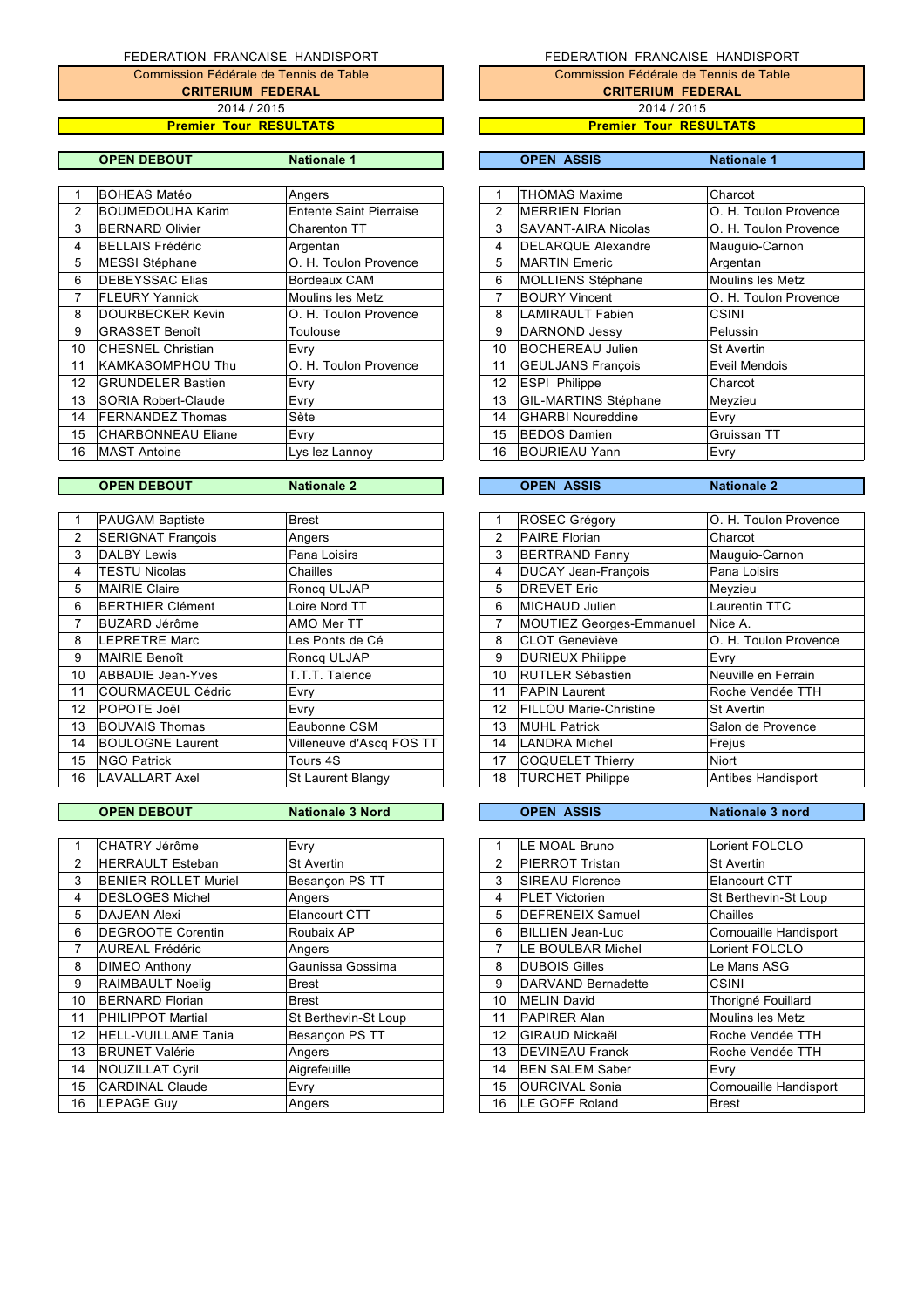**CRITERIUM FEDERAL Premier Tour RESULTATS** Commission Fédérale de Tennis de Table 2014 / 2015

|    | <b>BARDOU BRAYMAND Arthur</b> | Loire Nord TT        |                | <b>FERRIER Emmanuelle</b> | <b>Hyères</b>         |
|----|-------------------------------|----------------------|----------------|---------------------------|-----------------------|
| 2  | <b>BARNEOUD Anne</b>          | Lyon 8 ASUL          | 2              | <b>BESSET Benoît</b>      | Romans                |
| 3  | <b>DIALLO Lionel</b>          | Aix en Provence      | 3              | <b>ANTIER Nicolas</b>     | <b>Niort</b>          |
| 4  | <b>GAZE Nicolas</b>           | Lyon                 | 4              | <b>MARTINEZ Denis</b>     | Laurentin TTC         |
| 5  | <b>CHASSIGNET Olivier</b>     | Meyzieu              | 5              | <b>PEDRONA Guillaume</b>  | O. H. Toulon Provence |
| 6  | MICHEL Sébastien              | Nice                 | 6              | <b>BOUSSIS Mohamed</b>    | Seynod TT             |
|    | MENELET Jérémy                | Romans               | $\overline{7}$ | <b>DULAS Cédric</b>       | Hyères                |
| 8  | <b>DIAZ Laurent</b>           | Canohes Toulouges TT | 8              | <b>MICHEL Alain</b>       | Charcot               |
| 9  | PAYSSERAND Audrey             | Salon de Provence    | 9              | <b>BONNAT Pascal</b>      | Aix en Provence       |
| 10 | MICHEL DE ROISSY Frédéric     | Gruissan             | 10             | <b>SIRGANT Monique</b>    | Seynod TT             |
| 11 | NAPOLI Michel-Emile           | Castres              | 11             | MENDIZABAL Jean-Michel    | <b>Hyères</b>         |
| 12 | <b>GAUTHIER Victor</b>        | Stade Poitevin T.T.  | 12             | <b>ASMUS Frédéric</b>     | Aix en Provence       |
| 13 | <b>FARAUS Franck</b>          | Salon de Provence    | 13             | <b>OLIVEROS Bernard</b>   | Aix en Provence       |
| 14 | <b>GUILLE Stéphane</b>        | Sète                 | 14             | LAFAYE Isabelle           | Chartreuse-Belledonne |
| 17 | <b>GOUGET Pascal</b>          | <b>Bruges</b>        | 15             | <b>DELLAL Salem</b>       | Espérance Ceyratoise  |
| 18 | <b>KUS David</b>              | <b>Bruges</b>        | 16             | <b>HERNANDEZ Cyril</b>    | Antibes Handisport    |
|    |                               |                      |                |                           |                       |

|                | JOUANNO Dylan              | Elancourt CTT |   | <b>ENGUERRAND Sandra</b> | Savigny              |
|----------------|----------------------------|---------------|---|--------------------------|----------------------|
| $\overline{2}$ | <b>DERKAOUI Mouade</b>     | Elancourt CTT | 2 | <b>RYSSEN Gilbert</b>    | Evry                 |
| 3              | LE PERFF Jean-Francois     | Elancourt CTT | 3 | <b>ISCHACH Vadim</b>     | <b>Elancourt CTT</b> |
| 4              | LAFOND Xavier              | Elancourt CTT | 4 | MARECHAL Christophe      | Evry                 |
| 5              | <b>THIERRY Christophe</b>  | Evry          |   |                          |                      |
| 6              | HAUTIERE Lucie             | Evry          |   |                          |                      |
| 7              | <b>REBOUX Yves</b>         | <b>Evry</b>   |   |                          |                      |
| 8              | COSTA DUARTE Cédric        | Evry          |   |                          |                      |
| 9              | <b>GABAY Victorien</b>     | Elancourt CTT |   |                          |                      |
| 10             | ICERQUEIRA Helder          | Yerres ATT    |   |                          |                      |
| 11             | <b>COSTA DUARTE Nelson</b> | Evry          |   |                          |                      |
| 12             | <b>IDIEVARD Céline</b>     | Evry          |   |                          |                      |
| 13             | CARBONARI José             | <b>CSINI</b>  |   |                          |                      |
| 14             | <b>GRIEU Michel-Ange</b>   | Evry          |   |                          |                      |
| 15             | DAJEAN Alain               | Elancourt CTT |   |                          |                      |

|                 | <b>OPEN DEBOUT</b>          | Inter régions A2-A3      |   | <b>OPEN ASSIS</b>         | Inter régions A2-A3   |
|-----------------|-----------------------------|--------------------------|---|---------------------------|-----------------------|
|                 |                             |                          |   |                           |                       |
|                 | LABRANCHE Julien            | Roncg ULJAP              |   | VAN RENNE Valérie         | Lille Métropole ASPTT |
| $\mathbf{2}$    | <b>IDELRUE Nicole</b>       | Neuville en Ferrain      | 2 | <b>QUESTE Remy</b>        | <b>Bethune</b>        |
| 3               | SZEKULA Christophe          | Roubaix AP               | 3 | <b>LESNE Jean-Pierre</b>  | Valenciennes          |
| 4               | <b>TIRLOY Pascal</b>        | Villeneuve d'Ascq FOS TT | 4 | <b>DELFORGE Guillaume</b> | Valenciennes          |
| 5               | <b>IDELPLACE Brian</b>      | Rang du Fliers           | 5 | <b>HENOUX Frédéric</b>    | Château Thierry       |
| 6               | <b>GRABLY Eric</b>          | St Omer                  |   |                           |                       |
|                 | <b>NICOLAS Marie-Yvonne</b> | Seclin                   |   |                           |                       |
| 8               | LAHER Florian               | <b>Moulins les Metz</b>  |   |                           |                       |
| 9               | <b>REMBRY Pauline</b>       | Villeneuve d'Ascq FOS TT |   |                           |                       |
| 10              | <b>SPIESSENS Gérard</b>     | Villeneuve d'Asca FOS TT |   |                           |                       |
| 11              | <b>GAMON Marc</b>           | Moulins les Metz         |   |                           |                       |
| 12 <sup>°</sup> | <b>HOYER Jean-Paul</b>      | St Omer                  |   |                           |                       |
| 13              | <b>POTTRAIN Xavier</b>      | Villeneuve d'Ascq FOS TT |   |                           |                       |
| 14              | <b>CARNET Pierrick</b>      | Château Thierry TT       |   |                           |                       |
| 15              | <b>IFERARD Florian</b>      | Château Thierry TT       |   |                           |                       |
| 16              | <b>HAMIDA Othmane</b>       | Villeneuve d'Ascq FOS TT |   |                           |                       |

### FEDERATION FRANCAISE HANDISPORT Commission Fédérale de Tennis de Table **CRITERIUM FEDERAL** 2014 / 2015

**Premier Tour RESULTATS**

# **OPEN DEBOUT Nationale 3 Sud OPEN ASSIS Nationale 3 sud**

| <b>FERRIER Emmanuelle</b><br>Hyères<br>1<br>2<br><b>BESSET Benoît</b><br>Romans<br>3<br><b>ANTIER Nicolas</b><br>Niort<br><b>MARTINEZ Denis</b><br>Laurentin TTC<br>4<br><b>PEDRONA Guillaume</b><br>5<br>O. H. Toulon Provence<br>6<br><b>BOUSSIS Mohamed</b><br>Seynod TT<br>7<br><b>DULAS Cédric</b><br>Hyères |   |                     |         |
|-------------------------------------------------------------------------------------------------------------------------------------------------------------------------------------------------------------------------------------------------------------------------------------------------------------------|---|---------------------|---------|
|                                                                                                                                                                                                                                                                                                                   |   |                     |         |
|                                                                                                                                                                                                                                                                                                                   |   |                     |         |
|                                                                                                                                                                                                                                                                                                                   |   |                     |         |
|                                                                                                                                                                                                                                                                                                                   |   |                     |         |
|                                                                                                                                                                                                                                                                                                                   |   |                     |         |
|                                                                                                                                                                                                                                                                                                                   |   |                     |         |
|                                                                                                                                                                                                                                                                                                                   |   |                     |         |
|                                                                                                                                                                                                                                                                                                                   | 8 | <b>MICHEL Alain</b> | Charcot |
| <b>BONNAT Pascal</b><br>Aix en Provence<br>9                                                                                                                                                                                                                                                                      |   |                     |         |
| 10<br><b>SIRGANT Monique</b><br>Seynod TT                                                                                                                                                                                                                                                                         |   |                     |         |
| 11<br>MENDIZABAL Jean-Michel<br>Hyères                                                                                                                                                                                                                                                                            |   |                     |         |
| 12 <sup>2</sup><br>ASMUS Frédéric<br>Aix en Provence                                                                                                                                                                                                                                                              |   |                     |         |
| 13<br><b>OLIVEROS Bernard</b><br>Aix en Provence                                                                                                                                                                                                                                                                  |   |                     |         |
| 14<br><b>LAFAYE Isabelle</b><br>Chartreuse-Belledonne                                                                                                                                                                                                                                                             |   |                     |         |
| 15<br><b>DELLAL Salem</b><br>Espérance Ceyratoise                                                                                                                                                                                                                                                                 |   |                     |         |
| 16<br><b>HERNANDEZ Cyril</b><br>Antibes Handisport                                                                                                                                                                                                                                                                |   |                     |         |

**OPEN DEBOUT Inter régions A1-A4 OPEN ASSIS Inter régions A1-A4**

|   | <b>ENGUERRAND Sandra</b> | Savigny       |
|---|--------------------------|---------------|
|   | <b>IRYSSEN Gilbert</b>   | Evry          |
| ີ | <b>ISCHACH Vadim</b>     | Elancourt CTT |
|   | MARECHAL Christophe      | Evrv          |

| <b>OPEN DEBOUT</b> | Inter régions A2-A3      |  |  | <b>OPEN ASSIS</b>          | Inter régions A2-A3    |  |
|--------------------|--------------------------|--|--|----------------------------|------------------------|--|
|                    |                          |  |  |                            |                        |  |
| LABRANCHE Julien   | Roncg ULJAP              |  |  | VAN RENNE Valérie          | Lille Métropole ASPTT  |  |
| DELRUE Nicole      | Neuville en Ferrain      |  |  | QUESTE Remy                | Bethune                |  |
| SZEKULA Christophe | Roubaix AP               |  |  | <b>LESNE Jean-Pierre</b>   | Valenciennes           |  |
| TIRLOY Pascal      | Villeneuve d'Ascq FOS TT |  |  | <b>IDELFORGE Guillaume</b> | Valenciennes           |  |
| DELPLACE Brian     | Rang du Fliers           |  |  | <b>HENOUX Frédéric</b>     | <b>Château Thierry</b> |  |
|                    |                          |  |  |                            |                        |  |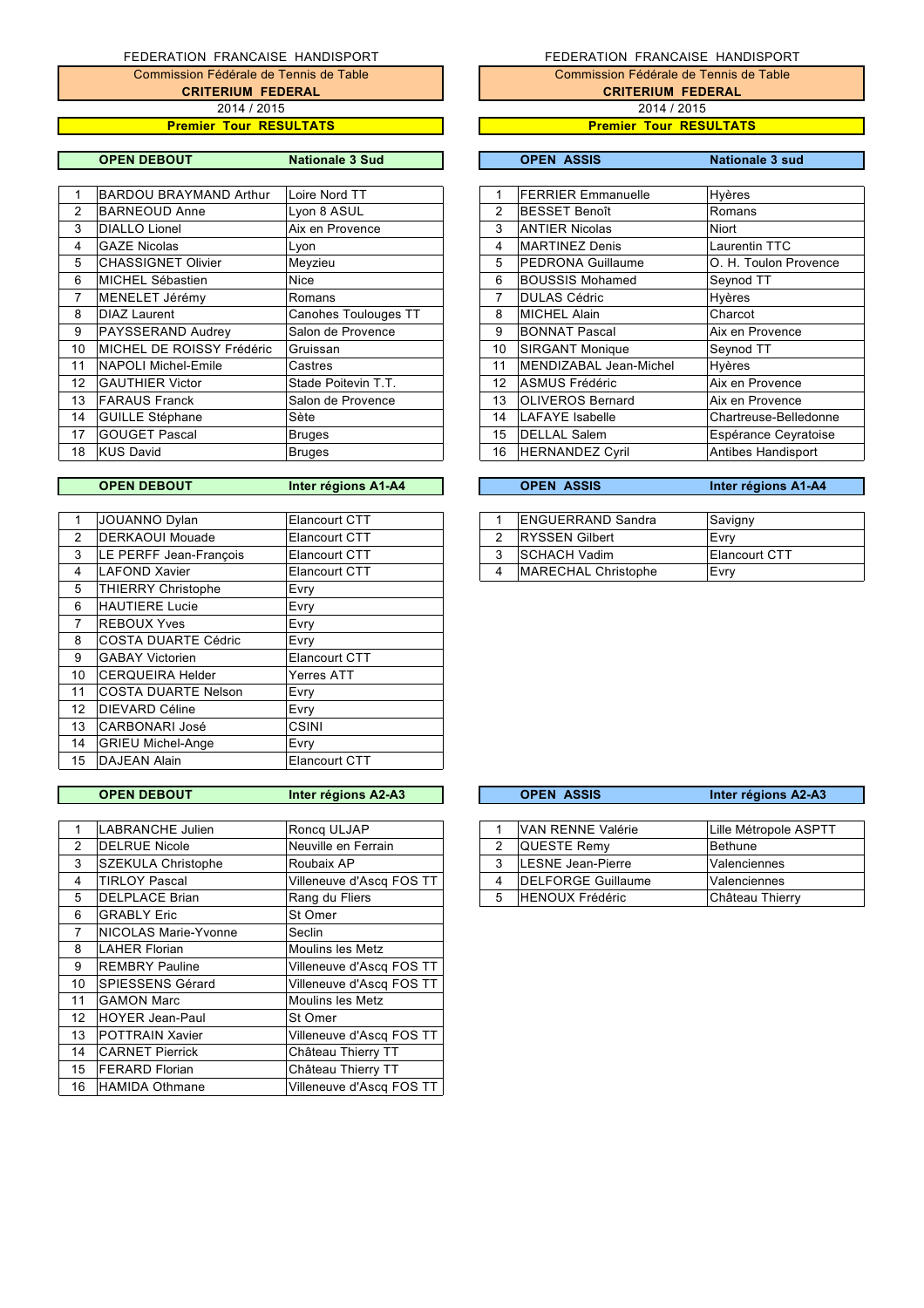**CRITERIUM FEDERAL** Commission Fédérale de Tennis de Table 2014 / 2015

**Premier Tour RESULTATS**

**OPEN DEBOUT Inter régions B1-B3 OPEN ASSIS Inter régions B1-B3**

|    | JUVIN Francois          | Tours 4S   |   | MONPROFIT Jonathan    | <b>Chailles</b>   |
|----|-------------------------|------------|---|-----------------------|-------------------|
| 2  | <b>COEUR Mickaël</b>    | AMO Mer TT | 2 | NAUDIN Catherine      | <b>St Avertin</b> |
| 3  | <b>IDELAS Sébastien</b> | Rouen      | 3 | <b>FORGET Nicolas</b> | Argentan          |
| 4  | CHIMIER Jean-Charles    | Chartres   |   |                       |                   |
| 5  | <b>GABALA Patrick</b>   | Rouen      |   |                       |                   |
| 6  | MALLARD Michel          | Rouen      |   |                       |                   |
| 7  | <b>JAUNET Aexis</b>     | Rouen      |   |                       |                   |
| 8  | <b>TOQUE Marc</b>       | Chartres   |   |                       |                   |
| 9  | <b>BERNARD Emmanuel</b> | Chartres   |   |                       |                   |
| 10 | COUTABLE Valérie        | Tours      |   |                       |                   |
| 11 | <b>GAILLARD Jessy</b>   | Tours      |   |                       |                   |
| 12 | <b>ROTTIER Vincent</b>  | Tours      |   |                       |                   |
| 13 | <b>GAGNE Marie</b>      | AMO Mer TT |   |                       |                   |
| 14 | <b>COLARD Ludovic</b>   | Rouen      |   |                       |                   |
|    |                         |            |   |                       |                   |

### **OPEN DEBOUT Inter régionss B2-B4**

| 1  | <b>KERNALEGUEN Charly</b>            | Cornouaille Handisport | 1  | HASLE Stéphane            | Thorigné Fouillard     |
|----|--------------------------------------|------------------------|----|---------------------------|------------------------|
| 2  | <b>MOUTAULT Clément</b>              | Angers                 | 2  | <b>NAULEAU Laurent</b>    | Roche Vendée TTH       |
| 3  | <b>GUILET Jean-Claude</b>            | Roche Vendée TTH       | 3  | <b>DUBAUT Thierry</b>     | Lorient FOLCLO         |
| 4  | RAULT-MAISONNEUVE Patrice La Baie TT |                        | 4  | <b>COUDRAY Jean-Marie</b> | Angers                 |
| 5  | <b>BRAUD Véronique</b>               | Roche Vendée TTH       | 5  | PERRAUD Dominique         | Nantes TTC             |
| 6  | <b>THOMAS Serge</b>                  | Lorient FOLCLO         | 6  | <b>RAYER Anthony</b>      | <b>Brest</b>           |
| 7  | <b>BOBECHE Séverine</b>              | Cholet TT              | 7  | <b>ERRAHIBI Lahsene</b>   | <b>Brest</b>           |
| 8  | LEGENDRE Jean-Jacques                | Nantes TTC             | 8  | <b>SUZANNE Thibault</b>   | Nantes TTC             |
| 9  | <b>HERBERT Luc</b>                   | Nantes TTC             | 9  | <b>CIRON Christine</b>    | Angers                 |
| 10 | <b>LEROUX Thierry</b>                | St Berthevin-St Loup   | 10 | <b>HELOU Bruno</b>        | Cornouaille Handisport |
| 11 | <b>LOURY Jean-Philippe</b>           | St Berthevin-St Loup   | 11 | <b>BOUSSARD Caroline</b>  | Cornouaille Handisport |
| 12 | <b>NICAISE Julien</b>                | Angers                 | 12 | <b>SERENNE Jacqueline</b> | Nantes TTC             |
| 13 | <b>NICOLAS Olivier</b>               | St Herblain            | 13 | <b>GORJU Aurélien</b>     | St Berthevin-St Loup   |
| 14 | PETIT Stéphanie                      | Angers                 |    |                           |                        |
| 15 | <b>LEMAITRE Gwendal</b>              | Nantes TTC             |    |                           |                        |
| 16 | <b>REMOND Jean-Pierre</b>            | St Berthevin-St Loup   |    |                           |                        |
| 17 | <b>GABILLARD Thibaut</b>             | St Berthevin-St Loup   |    |                           |                        |
| 18 | <b>GUILLOTON Jacques</b>             | Roche Vendée TTH       |    |                           |                        |
| 19 | <b>GRILLAS Fabien</b>                | Angers                 |    |                           |                        |
| 20 | <b>PRAUD Raphaël</b>                 | Roche Vendée TTH       |    |                           |                        |
| 21 | LE MAITRE Jacques                    | Lorient FOLCLO         |    |                           |                        |
| 22 | <b>BREHIN Christophe</b>             | St Berthevin-St Loup   |    |                           |                        |
| 23 | <b>SIROP Thibaut</b>                 | Cesson Sévigné         |    |                           |                        |
| 24 | <b>MONOT Tristan</b>                 | Cornouaille Handisport |    |                           |                        |
| 25 | <b>LASNIER Christophe</b>            | Nantes TTC             |    |                           |                        |
| 26 | LEROY-COQUEREAU Pierre               | Angers                 |    |                           |                        |
| 27 | CHEVREAU Guy-Marie                   | Roche Vendée TTH       |    |                           |                        |
| 28 | <b>GRIGNARD Lionel</b>               | Angers                 |    |                           |                        |
| 29 | MONTFORT Perceval                    | Cornouaille Handisport |    |                           |                        |
|    |                                      |                        |    |                           |                        |

# **OPEN DEBOUT Inter régions C1**

|                | <b>BARBIER Christophe</b> | Seynod TT            |    | <b>DESHAYES Claude</b>    | Charcot              |
|----------------|---------------------------|----------------------|----|---------------------------|----------------------|
| $\overline{2}$ | <b>GAYET Catherine</b>    | Echirolles           | 2  | <b>BRUN Sébastien</b>     | Charcot              |
| 3              | DA SILVA Paul             | Lyon                 | 3  | <b>COUDERC Christian</b>  | <b>St Etienne</b>    |
| 4              | <b>CIGOLOTTI Julien</b>   | <b>Rillieux AUVR</b> | 4  | <b>BAYARD Christian</b>   | St Etienne           |
| 5              | <b>CELIK Kemal</b>        | Echirolles           | 5  | <b>AIGUEPARSES Audrey</b> | Espérance Ceyratoise |
| 6              | <b>FERRERE Sylvain</b>    | Chambery TT          | 6  | <b>MOSNIER Gabriel</b>    | <b>Aulnat ATT</b>    |
|                | <b>TOURNIER Johan</b>     | Chambery TT          | 7  | <b>CLAVEL Fabien</b>      | Lyon                 |
| 8              | KINGA Pacôme              | <b>St Etienne</b>    | 8  | <b>STARNA Christian</b>   | <b>St Etienne</b>    |
| 9              | <b>CACHET Patrick</b>     | Lyon                 | 9  | BERNARD Jean-Luc          | St Denis TT          |
| 10             | <b>MOSNIER Dominique</b>  | Echirolles           | 10 | VOISIN Kévin              | <b>Aulnat ATT</b>    |
| 11             | <b>BRISSAUD Loïc</b>      | Echirolles           | 11 | MARCHAUD Christophe       | St Denis TT          |
| 12             | <b>PATROU Laurent</b>     | Charcot              |    |                           |                      |
| 13             | PAROT Sophie              | St Etienne           |    |                           |                      |
| 14             | <b>MOULLIGNIER Yves</b>   | <b>St Etienne</b>    |    |                           |                      |

# FEDERATION FRANCAISE HANDISPORT

Commission Fédérale de Tennis de Table **CRITERIUM FEDERAL**

2014 / 2015

**Premier Tour RESULTATS**

| <b>IMONPROFIT Jonathan</b> | Chailles          |
|----------------------------|-------------------|
| NAUDIN Catherine           | <b>St Avertin</b> |
| <b>FORGET Nicolas</b>      | Argentan          |

|                   | <b>OPEN ASSIS</b>         | Inter régions B2-B4    |
|-------------------|---------------------------|------------------------|
|                   |                           |                        |
| 1                 | <b>HASLE Stéphane</b>     | Thorigné Fouillard     |
| 2                 | <b>NAULEAU Laurent</b>    | Roche Vendée TTH       |
| 3                 | <b>DUBAUT Thierry</b>     | Lorient FOLCLO         |
| 4                 | <b>COUDRAY Jean-Marie</b> | Angers                 |
| 5                 | PERRAUD Dominique         | <b>Nantes TTC</b>      |
| 6                 | <b>RAYER Anthony</b>      | <b>Brest</b>           |
| 7                 | <b>ERRAHIBI Lahsene</b>   | <b>Brest</b>           |
| 8                 | <b>SUZANNE Thibault</b>   | Nantes TTC             |
| 9                 | <b>CIRON Christine</b>    | Angers                 |
| 10                | <b>HELOU Bruno</b>        | Cornouaille Handisport |
| 11                | <b>BOUSSARD Caroline</b>  | Cornouaille Handisport |
| $12 \overline{ }$ | <b>SERENNE Jacqueline</b> | Nantes TTC             |
| 13                | <b>GORJU Aurélien</b>     | St Berthevin-St Loup   |

|    | <b>OPEN ASSIS</b>          | Inter régions C1     |
|----|----------------------------|----------------------|
|    |                            |                      |
| 1  | <b>DESHAYES Claude</b>     | Charcot              |
| 2  | <b>BRUN Sébastien</b>      | Charcot              |
| 3  | <b>COUDERC Christian</b>   | <b>St Etienne</b>    |
| 4  | <b>BAYARD Christian</b>    | <b>St Etienne</b>    |
| 5  | AIGUEPARSES Audrey         | Espérance Ceyratoise |
| 6  | <b>MOSNIER Gabriel</b>     | <b>Aulnat ATT</b>    |
| 7  | <b>CLAVEL Fabien</b>       | Lyon                 |
| 8  | <b>STARNA Christian</b>    | <b>St Etienne</b>    |
| 9  | <b>BERNARD Jean-Luc</b>    | St Denis TT          |
| 10 | <b>VOISIN Kévin</b>        | <b>Aulnat ATT</b>    |
| 11 | <b>MARCHAUD Christophe</b> | St Denis TT          |